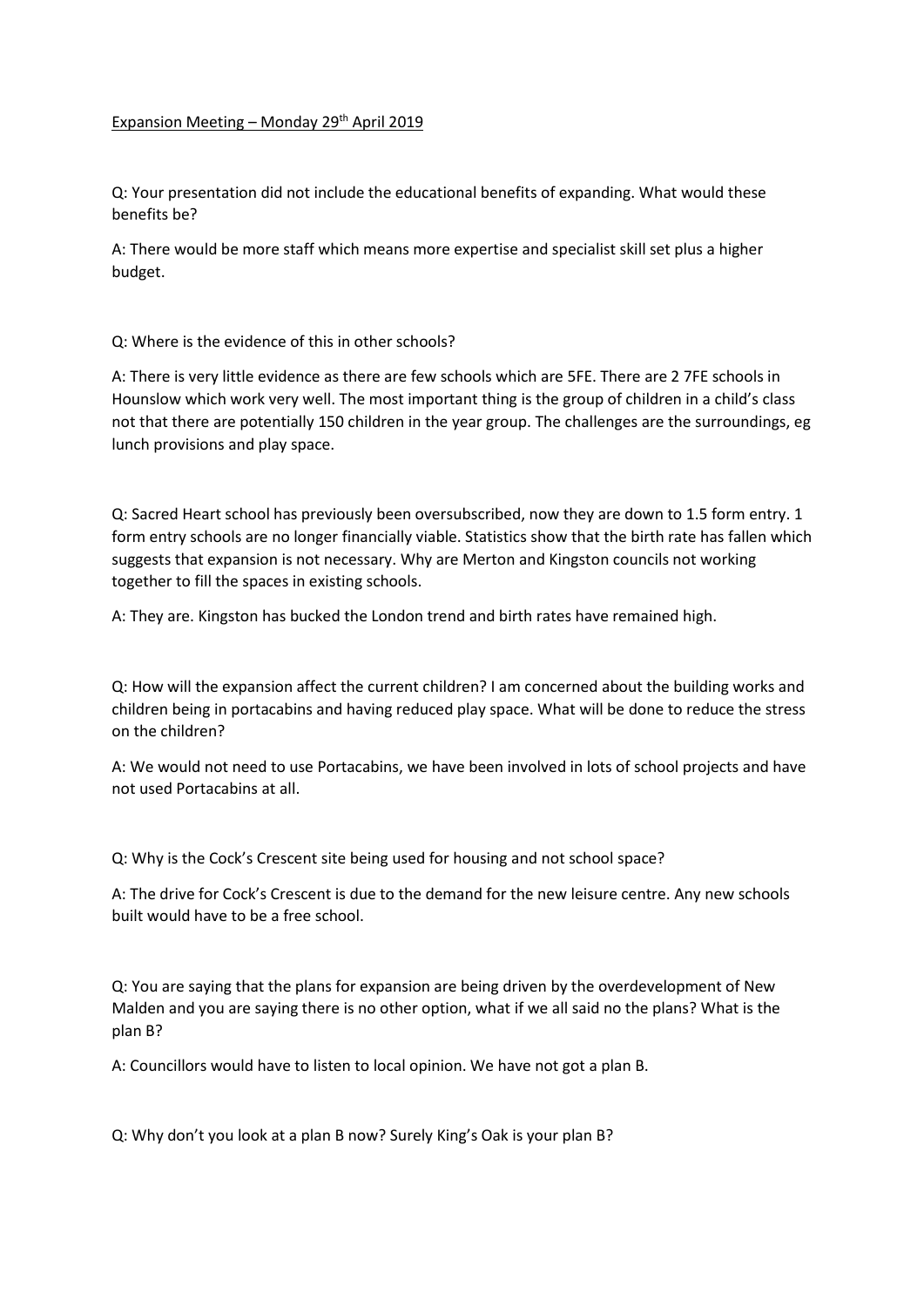A: The Cambridge Estate will be going under a huge regeneration project in the future which means at least 800 more units and we need to secure school spaces for potentially more families and the obvious place would be King's Oak.

Q: Surely the Burlington expansion should only be considered as a result of the Cambridge Estate regeneration and after all the spaces in Kings Oak have been filled?

Q: The survey report on the CLASP building shows subsidence, what are you going to do if it subsides further if there is no money?

A: It is a steel frame and it is not the foundations which are subsiding but the concrete panels on the front. There is school maintenance money available to make any fixes but it is unlikely to need it.

Q: It is really hard to form a decision without seeing plans of what the expansion would look like.

A: There is a basic 3D model here to give you an idea but we don't have any visual plans available today.

Q: If we all say no to the expansion, is it just a matter of time before it happens anyway? Also why has the council spent money on a new cycle route if there is no money?

A: The cycle route was funded by Greater London not RBK. RBK is having to respond to private developments which we have no control over as it is not our land. RBK don't own that much land but we have a responsibility to provide school places.

Q: I am a local resident who has been a pupil, parent and governor at this school and I remember the CLASP building being built which was in the 70s not the 50s as stated by the council. The building has always had issues. Would Corpus Christi not have the incentive to expand and include non-faith children as it is a huge site?

A: Corpus Christi always prioritise catholic children, this is the decision of the diocese so it would just mean that other catholic children outside the borough could get the places over local non-faith children.

Q: Is there a risk of spaces not filling?

A: Burlington is a hugely popular school so we are confident there would be no problem filling the spaces but the timing needs to be right.

## **Additional questions:**

Can the Children's Centre be used for additional school space?

How can you future proof against the negative impact on other local schools?